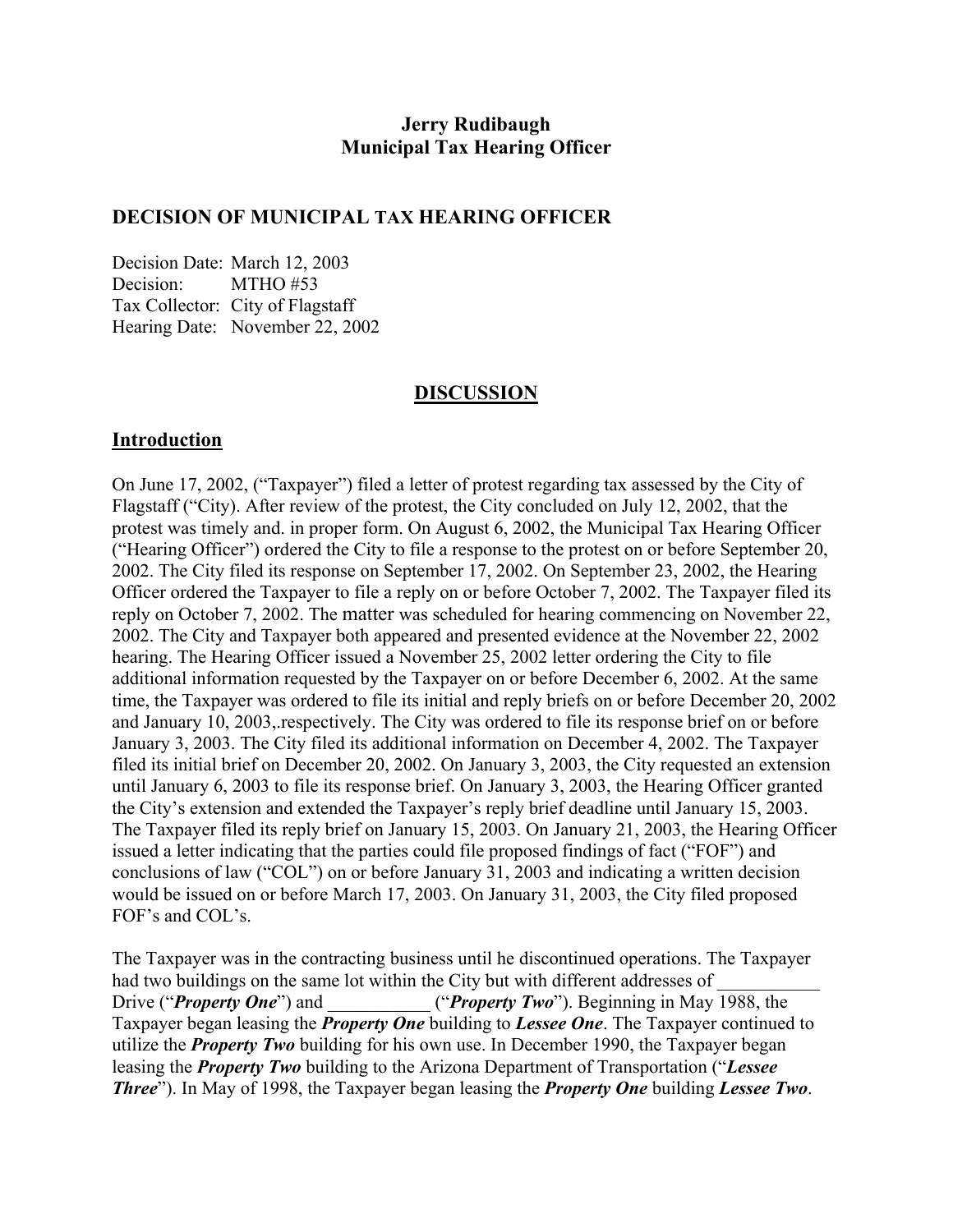The City conducted an audit of the Taxpayer for the period March 1988 through December 2001. The results of the audit found the Taxpayer owed additional tax of \$1,480 and the Taxpayer had collected excess tax in the amount of \$3,062.30 for a total tax due per the audit of \$4,542.30. In addition, the City assessed interest up through March 31, 2002 in the amount of \$4,927.52 and penalties totaling \$1,491.63.

## **City Position**

Beginning in May 1988, the Taxpayer began leasing the *Property One* building to *Lessee One*. City Code Section 3-5-445 (g) ("Section 445), allows an exemption for a person who has only one unit of commercial property rented or available for rent. According to the City, two conditions must exist for the single unit provision to apply: (1) The lessor must have income from other sources; and, (2) The scope and degree of rental activity clearly indicates that it is an investment rather than a business activity of the lessor. The City argued that there was no evidence that the Taxpayer had income from any business other than the rental of his property during the audit period. In addition, City Regulation 3-5-445 (6) (7) ("Regulation 445") provides as follows:

Note that there are four (4) conditions for rental of commercial real property to be deemed "casual activity," which all must be met. The are, in brief:

- (A) The lessor has only one unit of commercial property rented or available for rent, counting *any commercial property he occupies*, if any; and
- (B) The lessor has no lodging rented or available for rent; and
- (C) The lessor has significant income from another source; and
- (D) The scope of the rental activity is clearly a non-business investment.

While the Taxpayer testified that he discontinued contracting operations in 1987, the records of the Arizona Corporation Commission ("ACC") indicate that the Taxpayer filed Annual Reports for his contracting business up through 1991. The corporate status was revoked in 1993. As a result, the City concluded the Taxpayer's occupying one commercial property while renting another removes the rental from the definition of "casual activity".

While the lease with *Lessee Three* is exempt from City tax, the City asserted that it did not enter into the formula whether or not a lease is a casual activity. In response to the Taxpayer's assertion that he had received erroneous advice, the City asserted that such advice must be in writing in order for the City to be bound by it. In fact, Section 3-5-54 1 (a) ("Section 541") permits the City to abate penalty and interest charges if the Taxpayer has a written statement of erroneous advice. Since there is no written statement in this case, the City is not authorized to waive any taxes, penalties, and/or interest.

In response to the Taxpayer's argument on the statute of limitations, the City argued that there was no statute of limitations in this case. According to the City, the Taxpayer had taxable rental property going back to March 1998 but did not obtain a City license and began filing tax returns until May 1998. City Code Section 3-5-550 (c) ("Section 550") provides that when a taxpayer fails to file a return for any month, the tax may be assessed at any time. As a result, the City concluded that none of the assessment was outside of the statute of limitations. As to the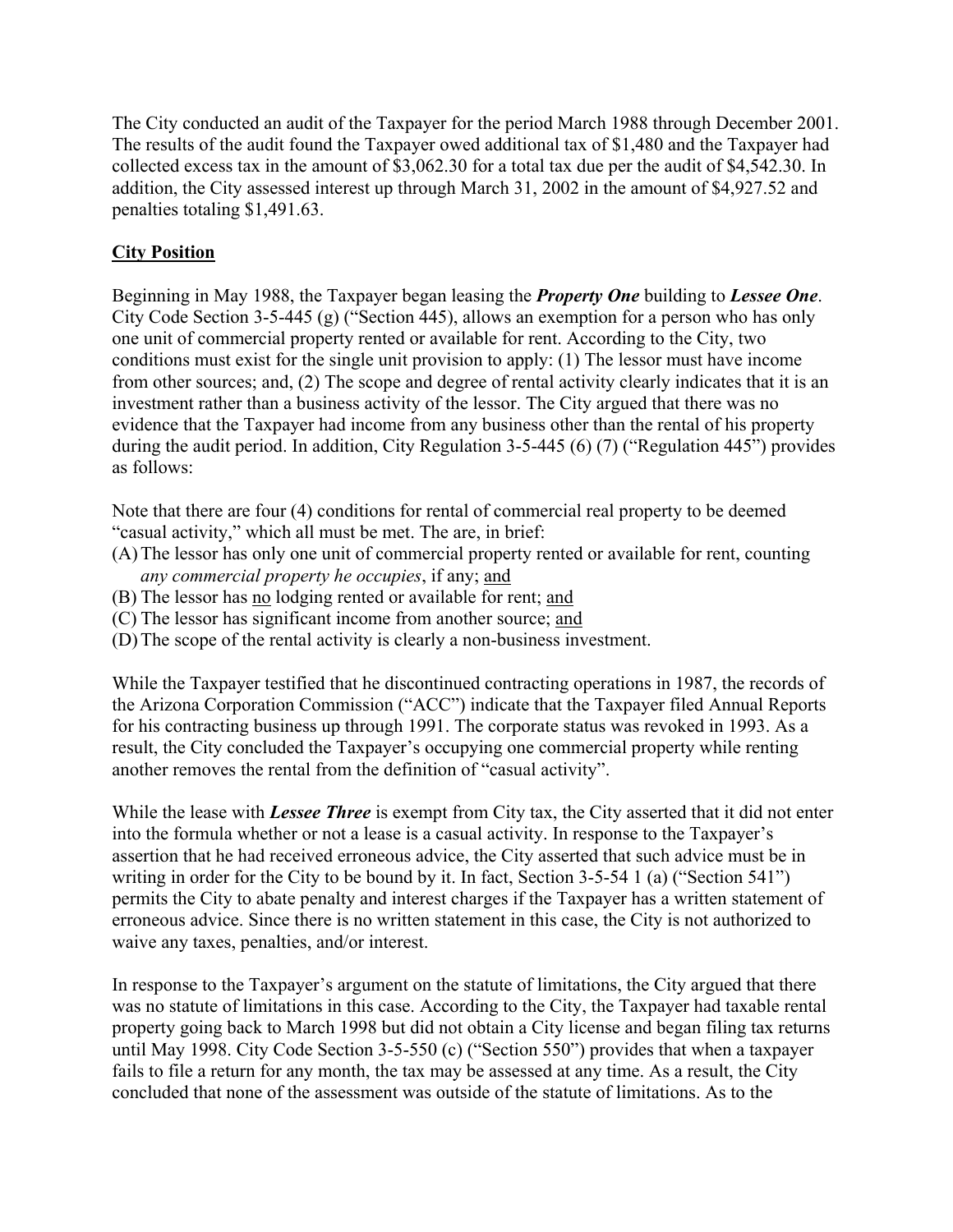Taxpayer's request for waiver of the penalties, the City concurs the penalties should be waived.

The lease with *Lessee Three* was exempt from City tax because the City Code contained an exemption for transactions in which a department of the State was the customer. However, between November 1993 and September 1998 the Taxpayer collected \$3,062 in City tax from the lease with *Lessee Three*. The tax was not remitted to the City. As a result, the City treated it as excess tax collected and thus due to the City pursuant to City Code Section 3-5-250 (a) (1) ("Section 250"). From October 1998 through June 2001, the Taxpayer changed the wording in the *Lessee Three* lease so that the lease amount included all applicable taxes. At the same time, the Taxpayer paid the City taxes in the amount of \$1,564.80. The City asserted that they intended to refund these monies to *Lessee Three*.

Subsequent to the hearing, the Taxpayer paid back the \$3,062 to *Lessee Three*. However, the City argued there is still interest outstanding on the amount the Taxpayer collected from *Lessee Three*. The City asserted it has no authority to waive the interest due and must collect and remit the interest to *Lessee Three*.

Subsequent to the hearing, *Lessee Three* sent a letter to the Taxpayer indicating *Lessee Three* does not believe City taxes were paid to the Taxpayer after September 1998. As a result, the City indicated it would refund the \$1,564.80 amount the Taxpayer paid the City in connection with the *Lessee Three* lease after October 1998.

## **Taxpayer Position**

The Taxpayer argued that from March 1998 through November 1990 the Taxpayer was not engaged in the business of leasing or renting real property within the City pursuant to Section 445. According to the Taxpayer, Subsection (g) of Section 445 provides for a presumptive exemption for taxpayers who have only one commercial unit rented or available for rent, According to the Taxpayer, the exemption applied since the Taxpayer was using the other building for storage and thus it was not rented or available to rent. The Taxpayer further alleged that if the exemption does not apply then no interest or penalties should be imposed because the Taxpayer relied on erroneous advice from the City. According to the Taxpayer, he called the City on the telephone in 1988 and 1990 and spoke to a woman who told him that "as long as he didn't have two units he was a casual renter". The Taxpayer asserted that he relied on the verbal advice of the City and pursuant to Section 541 no interest or penalties should be imposed. The Taxpayer acknowledged that he filed annual reports up through 1991 because he wanted to preserve the corporate entity in case he later wanted to reenter the business. However, the Taxpayer asserted the contracting activity was curtailed prior to 1988.

As to the *Lessee Three* lease, the Taxpayer argued that neither the City Code nor Regulations indicate that an exempt lease is counted for purposes of determining whether the activity is casual. According to the Taxpayer, if it was the City's intent to include exempt leases, the City could have included such language in the Code or Regulations. Since it did not, the Taxpayer argued an exempt lease should not be counted. Further the Taxpayer asserts that when the *Lessee Three* lease was entered into, the Taxpayer contacted the City and was verbally told that the exempt lease was not considered as an additional unit.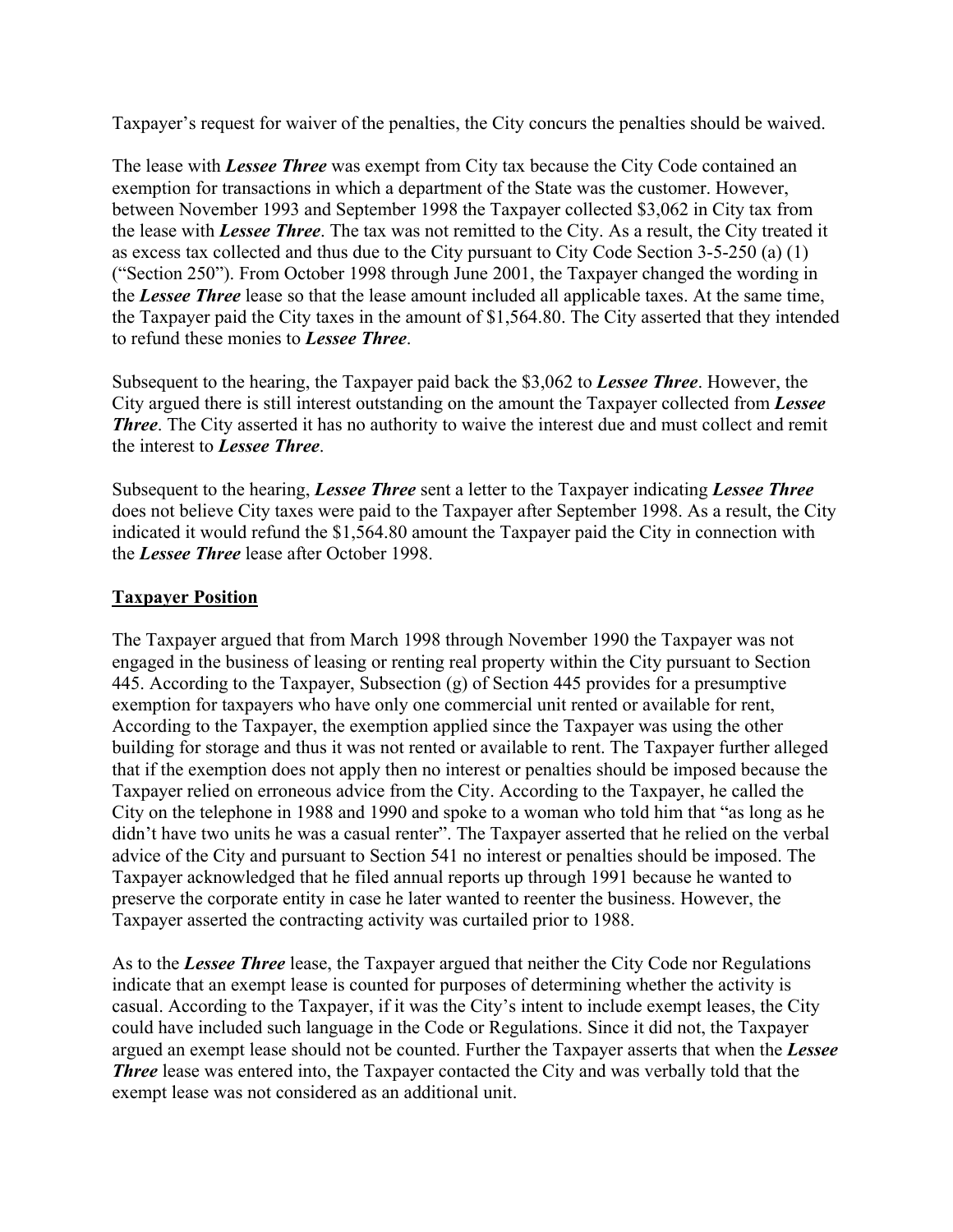The Taxpayer argued that the City has no right to claim any interest on the \$3,062.30 excess taxes paid by *Lessee Three* to the Taxpayer. According to the Taxpayer, City Code Section 250 and the related City Regulation 3-5-250 ("Regulation 250") are unconstitutional as an improper taking under Article 2 of the Arizona Constitution. As to the period from October 1998 through June 2001, the Taxpayer asserts he did not collect any tax from *Lessee Three*. According to the Taxpayer, he erroneously paid \$1,564 to the City. As a result, the Taxpayer argued that money should be returned to him.

The Taxpayer does not dispute that *Lessee Three* overpaid the Taxpayer \$3,062.30 during the period 1993 through 1998. On December 2, 2002, *Lessee Three* requested the overpayment be refunded. As a result, the Taxpayer returned the amount of \$3,062.30 on December 20, 2002. As a result, the Taxpayer requested the assessment be adjusted for the *Lessee Three* excess tax and related interest and penalties.

The *Lessee Three* lease dated November 1, 1998 does not require the payment of transaction privilege tax. Any reference to tax refers to property taxes. Further, *Lessee Three* acknowledged in its December 2, 2002 letter that it did not pay any taxes subsequent to November 1998. Accordingly, the Taxpayer asserted he had erroneously paid the City \$1,564.80. The Taxpayer requested that amount along with related interest be paid back to the Taxpayer.

## **ANALYSIS**

The first issue is whether or not the Taxpayer was engaged in the business of leasing or renting real property within the City during the period from March 1988 through November 1990. The Hearing Officer concludes that the Taxpayer was in the business of leasing or renting during that time period. Subsection (b)(7) provides that in order to be deemed "casual activity", four conditions must be met. The first condition is that "The lessor has only one unit of commercial property rented or available for rent, counting any commercial property he occupies,…". While the Taxpayer argued that he discontinued contracting operations in 1987, he acknowledged that he continued to file annual reports up through 1991 in case he wanted to reenter the business. As a result, the Hearing Officer is not convinced a final decision had been made during the period March 1988 through November 1990 to cease the contracting business. Based on the evidence, the Taxpayer had placed his equipment/furniture in storage in the *Property Two* building in 1987 but did not conclude until 1991 that he was not going to continue in the contracting business. As a result, the Hearing Officer concludes the Taxpayer was occupying commercial property during the period March 1988 through November 1990 as well as leasing commercial property to **Lessee One**. Accordingly, the casual exemption was not available. The Taxpayer's protest of the taxes assessed for the period March 1988 through November 1990 is denied.

Since the Taxpayer has refunded the City taxes collected from *Lessee Three* for the period November 1993 through September 1998, the excess tax issue has become moot. However, City Code Section 540 (a) ("Section 540 (a)") does impose interest on any tax not paid by the delinquency date. Accordingly, the Taxpayer still owes the interest on the excess taxes collected for the period November 1993 through September 1998.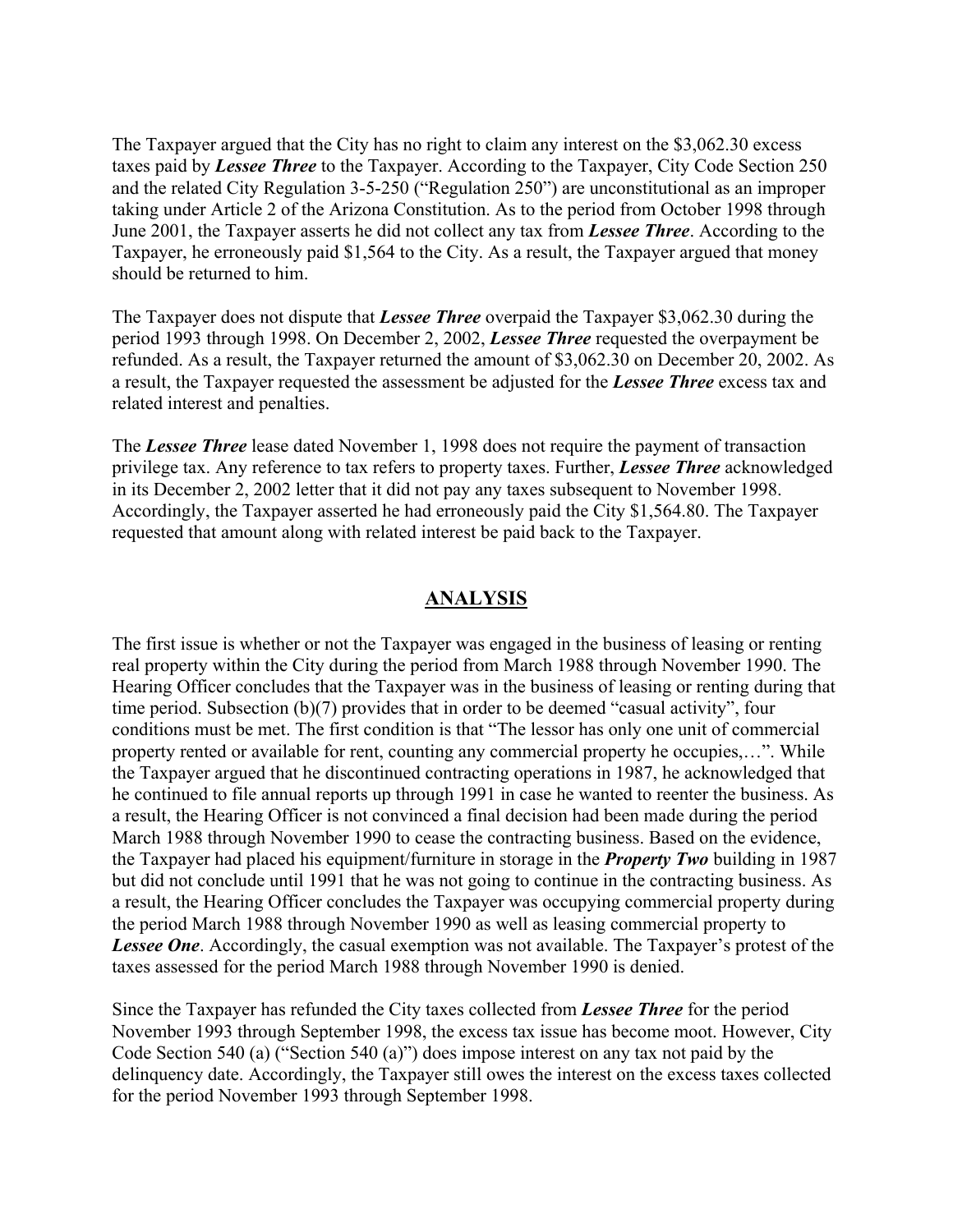We also find the tax issue on the *Lessee Three* lease after October 1998 has become moot since the City has agreed to refund the \$1,564.80 amount the Taxpayer paid the City. However, we again find the Taxpayer's request for interest is still an issue. The Hearing Officer is not aware of any City Code Section or Regulation that would provide interest to the Taxpayer. However, the Hearing Officer does not find it appropriate for the City to consider the monthly payments by the Taxpayer on the *Lessee Three* lease after October 1998 to be payments on the excess tax collected for the period November 1993 through September 1998. As a result, the Taxpayer's ongoing balance would be reduced and the overall interest for the excess taxes would be reduced.

## **FINDINGS OF FACT**

- 1. On June 17, 2002, the Taxpayer filed a letter of protest regarding tax assessed by the City.
- 2. After review of the protest, the City concluded on July 12, 2002 that the protest was timely and in the proper form.
- 3. On August 6, 2002, the Hearing Officer ordered the City to file a response to the protest on or before September 20, 2002.
- 4. The City filed its response on September 17, 2002.
- 5. On September 23, 2002, the Hearing Officer ordered the Taxpayer to file a reply on or before October 7, 2002.
- 6. The Taxpayer filed its reply on October 7, 2002.
- 7. The matter was scheduled for hearing commencing on November 22, 2002.
- 8. The City and Taxpayer both appeared and presented evidence at the November 22, 2002 hearing.
- 9. The Hearing Officer issued a November 25, 2002 letter ordering the City to file additional information requested by the Taxpayer on or before December 6, 2002.
- 10. The Taxpayer was ordered to file its initial and reply briefs on or before December 20, 2002 and January 10, 2003, respectively.
- 11. The City was ordered to file its response brief on or before January 3, 2003.
- 12. The City filed its additional information on December 4, 2002.
- 13. The Taxpayer filed its initial brief on December 20, 2002.
- 14. On January 3, 2003, the City requested an extension until January 6, 2003 to file its response brief.
- 15. On January 3, 2003, the Hearing Officer granted the City's extension and extended the Taxpayer's reply brief deadline until January 15, 2003.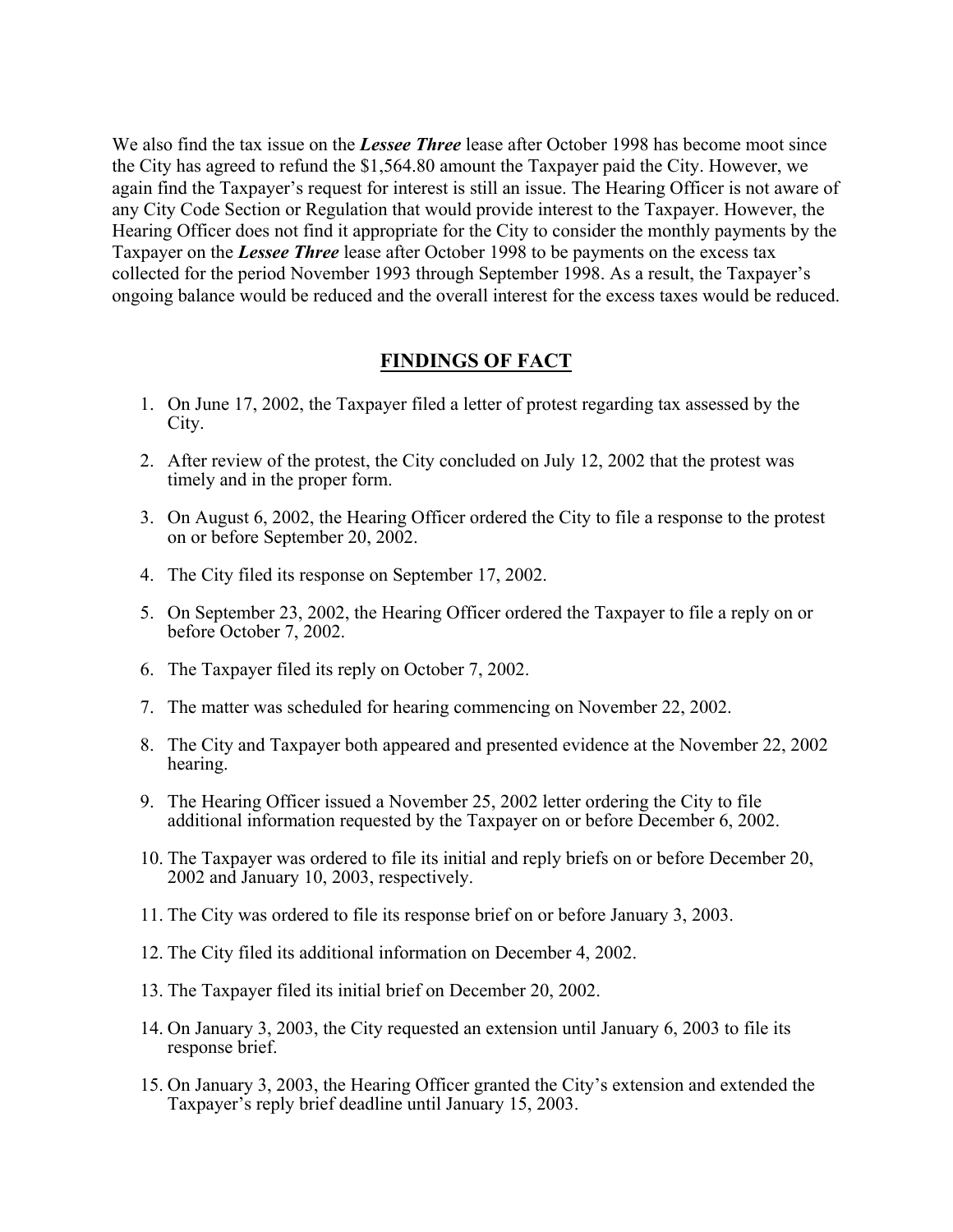- 16. The City filed its brief on January 6, 2003.
- 17. The Taxpayer filed its reply brief on January 15, 2003.
- 18. On January 21, 2003, the Hearing Officer issued a letter indicating that the parties could submit proposed FOE's and COL's on or before January 31, 2003 and a written decision would be issued on or before March 17,2003.
- 19. On January 31, 2003, the City filed proposed FOF's and COL's.
- 20. The Taxpayer was in the contracting business until he discontinued operations.
- 21. The Taxpayer had two buildings on the same lot but with different addresses of Property One and Property Two.
- 22. Beginning in May 1988, the Taxpayer began leasing the Property One building to Lessee One.
- 23. The Taxpayer continued to utilize the Property Two Building for his own use.
- 24. In December of 1990, the Taxpayer began leasing the Property Two building to Lessee Three.
- 25. In May 1998, the Taxpayer began leasing the Property One building to Lessee Two.
- 26. The City conducted an audit of the Taxpayer for the period March 1988 through December 2001.
- 27. The results of the audit found the Taxpayer owed additional tax of \$1,480 and the Taxpayer had collected excess tax in the amount of \$3,062.30 for a total tax due per the audit of \$4,542.30.
- 28. Additionally, the City assessed interest up through March 31, 2002 in the amount of \$4,927.52 and penalties totaling \$1,491.63.
- 29. The Taxpayer filed Annual Reports with the ACC for his contracting business up through 1991.
- 30. The corporate status for the contracting business was revoked in 1993.
- 31. The lease with Lessee Three was exempt from City tax because the City Code contained an exemption for transactions in which a department of the State was the customer.
- 32. Between November 1993 and September 1998, the Taxpayer collected \$3,062 in City tax from the lease with Lessee Three.
- 33. The tax collected from Lessee Three was not remitted to the City.
- 34. From October 1998 through June 2001, the Taxpayer changed the wording in the Lessee Three lease so that the lease amount included all applicable taxes.
- 35. During the period from October 1998 through June 2001, the Taxpayer paid the City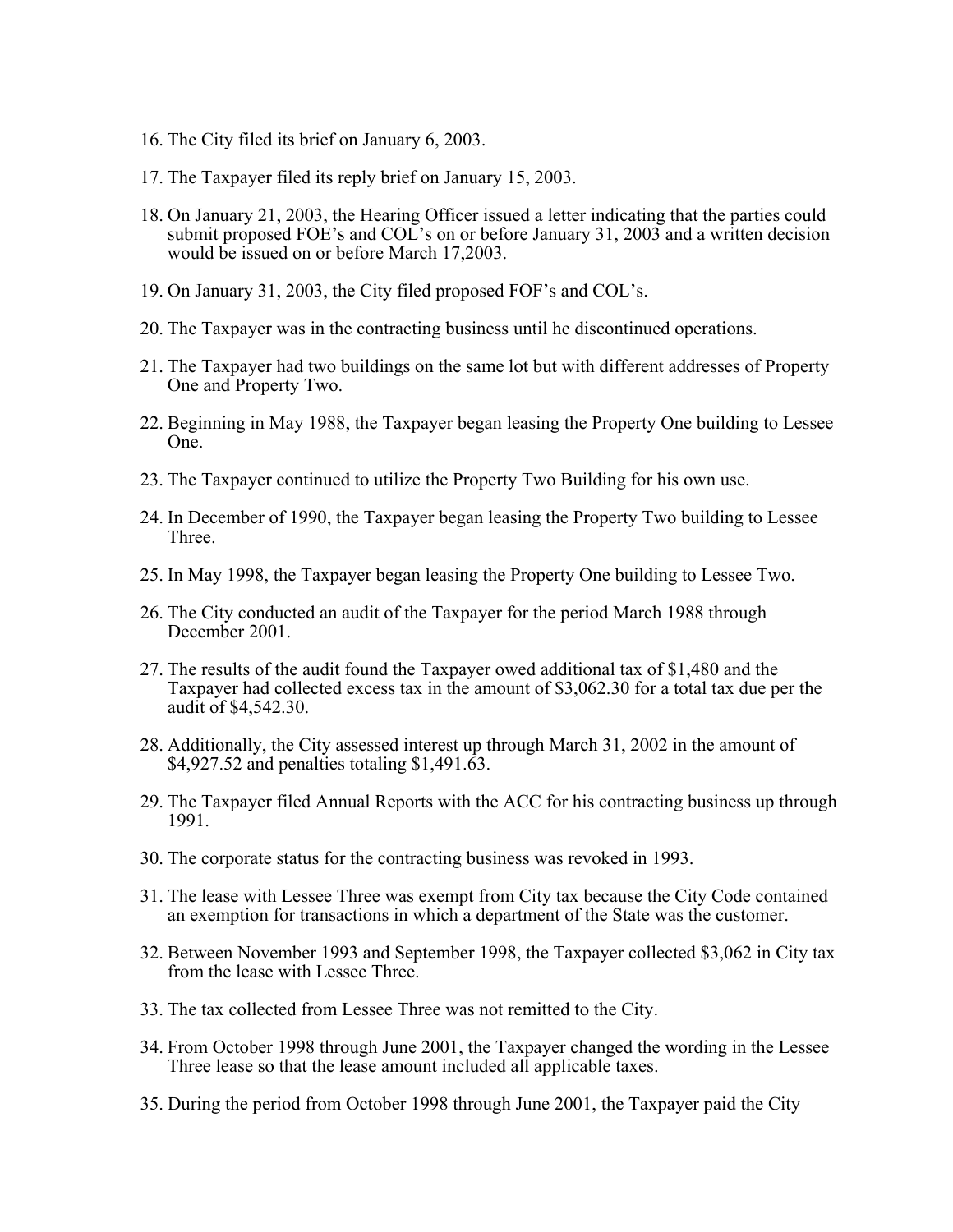taxes in the amount of \$1,564.80 for the Lessee Three lease.

- 36. Subsequent to the hearing, the Taxpayer paid back the \$3,062.30 to Lessee Three for the taxes collected for the period November 1993 though September 1998.
- 37. Subsequent to the hearing, Lessee Three sent a letter to the Taxpayer indicating that Lessee Three does not believe City taxes were paid to the Taxpayer after September 1998.
- 38. The City has agreed to refund the \$1,564.80 amount paid the City in connection with the Lessee Three lease after October 1998.
- 39. According to the Taxpayer, he was given advice by the City during telephone conversations in 1988 and 1990 that "as long as he didn't have two units he was a casual renter".
- 40. The City accepted Taxpayer's request for a penalty waiver in the amount of \$1,491.63.

# **CONCLUSIONS OF LAW**

- 1. Pursuant to ARS Section 42-605 6, the Municipal Tax Hearing Officer is to hear all reviews of petitions for hearing or redetermination under the Model City Tax Code.
- 2. The City's Code imposes a tax on renting commercial property within the City under Section 3-5-445(a).
- 3. Section 445 and Regulation 445 allows an exemption for a person who has only one unit of commercial property rented or available for rent.
- 4. The single unit exemption from taxation as defined in Section 445 and Regulation 445 does not apply to the Taxpayer during the audit period.
- 5. Section 250 requires excess tax collected to be remitted to the City.
- 6. Section 541 permits the City to abate penalty and interest charges if the Taxpayer has a written statement of erroneous advice.
- 7. Since there is no written statement of erroneous advice, the City is not authorized to waive any taxes and/or interest.
- 8. Section 550 provides that when a taxpayer fails to file a return for any month, the tax may be assessed at any time.
- 9. Section 540(a) imposes interest on any tax that was not paid by the delinquency date.
- 10. Section 5 40(a) prohibits the Hearing Officer from waiving or abating interest except as it relates to a tax abated.
- 11. The Taxpayer's protest of the taxes assessed for the period March 1988 through November 1990 should be denied.